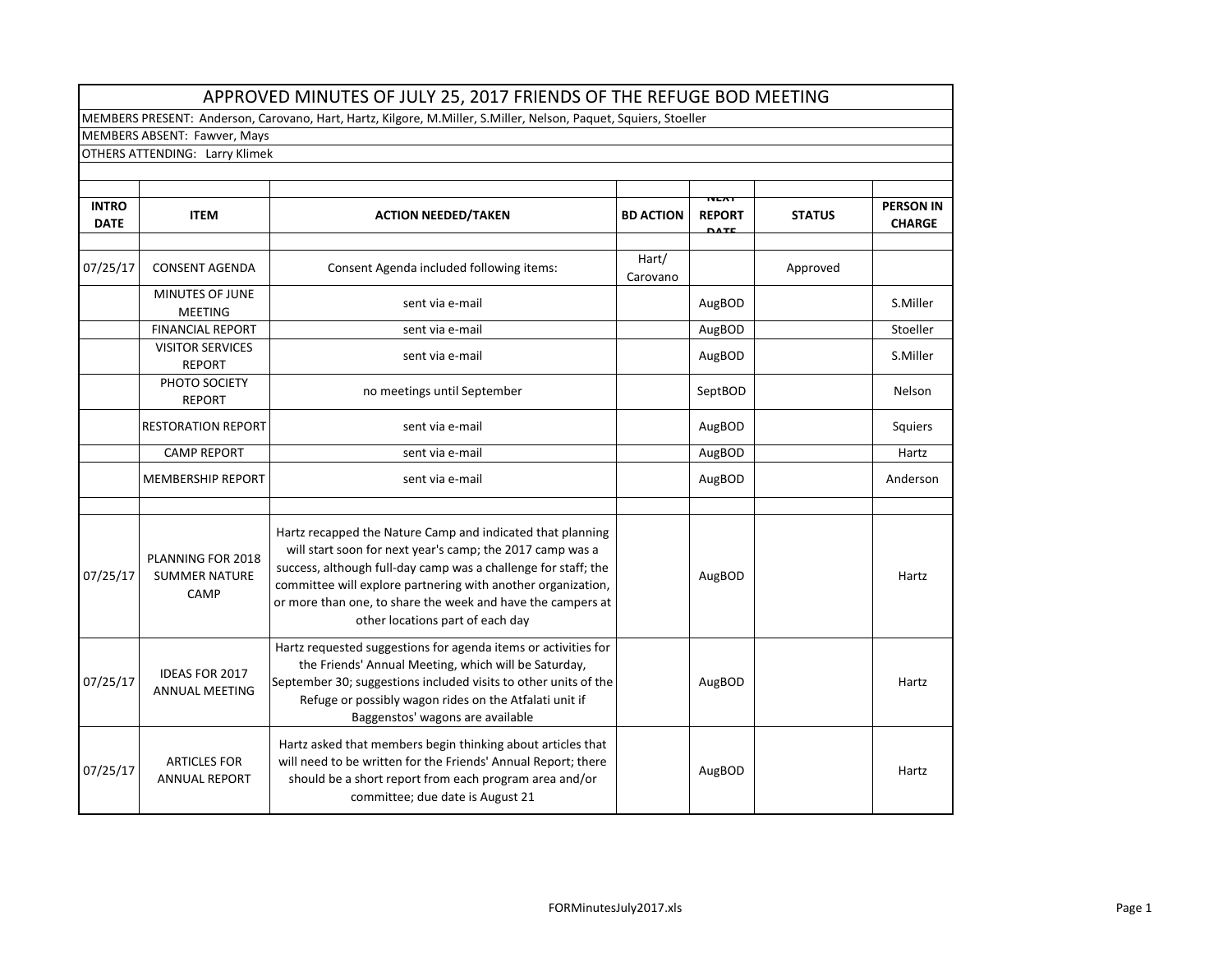| 07/25/17 | <b>PLANS FOR 25TH</b><br><b>ANNIVERSARY OF</b><br><b>TRNWR</b>              | Larry Klimek shared plans for celebration of the Refuge's 25th<br>Anniversary on October 14; plans are still being finalized, but<br>there will be a program with a number of special guests<br>invited and hopefully media coverage; some other units of the<br>Refuge may be open to the public for that day; other events,<br>walks, presentations may be scheduled throughout that week<br>to also be part of the anniversary celebration     |                  | AugBOD |                 | Klimek   |
|----------|-----------------------------------------------------------------------------|---------------------------------------------------------------------------------------------------------------------------------------------------------------------------------------------------------------------------------------------------------------------------------------------------------------------------------------------------------------------------------------------------------------------------------------------------|------------------|--------|-----------------|----------|
| 07/25/17 | REALLOCATION OF<br>2017 FUNDS TO<br><b>SUPPORT FRIENDS'</b><br><b>STAFF</b> | FWS requested that \$7K be reallocated within the Direct<br>Refuge Assistance line item in the FOR budget for this year to<br>help pay the salary for Sarah Williams for the rest of this fiscal<br>year; the funds had been identified for staff development (2K)<br>and an upgrade of the A/V system in the Visitor Center (5K)<br>and were unspent; motion to reallocate the funds to support<br>Sarah's position for the remainder of this FY | Squiers/<br>Hart | AugBOD | Motion Approved | Stoeller |
| 07/25/17 | <b>FWS REQUEST FOR</b><br><b>TRAINING FUNDS</b>                             | FWS had also requested a commitment from FOR to include<br>\$2K for training and staff development for Sarah Williams in<br>the budget for next FY; this is the same amount allocated in<br>the past for Friends' staff; an electronic vote was taken via e-<br>mail since a decision was needed prior to the July Board<br>meeting; the motion was approved                                                                                      |                  |        |                 | Stoeller |
| 07/25/17 | 2018 BUDGET                                                                 | Stoeller discussed the budget process and asked that<br>members get all budget requests to him by August 4; The<br>Board will vote on the budget for FY 2018 at the August Board<br>meeting                                                                                                                                                                                                                                                       |                  | AugBOD |                 | Stoeller |
| 07/25/17 | OPEN POSITIONS ON<br>THE BOARD                                              | Hartz asked for suggestions for potential Board members; he<br>also announced that S. Miller has said she is not interested in<br>continuing as Secretary after elections in October; he<br>encouraged members to consider serving in that capacity or to<br>suggest potential members who might wish to run for that<br>office                                                                                                                   |                  | AugBOD |                 | Hartz    |
| 07/25/17 | ANNOUNCEMENTS:                                                              |                                                                                                                                                                                                                                                                                                                                                                                                                                                   |                  |        |                 |          |
|          | <b>REFUGE UPDATE</b>                                                        | Larry Klimek provided an update on Refuge activities; five<br>youth started working on the Refuge on July 3 as part of the<br>Youth Conservation Corps summer employment program;<br>Chicken Creek restoration is underway; planning was started<br>for Wapato Lake restoration, which is likely about two years<br>out                                                                                                                           |                  |        |                 |          |